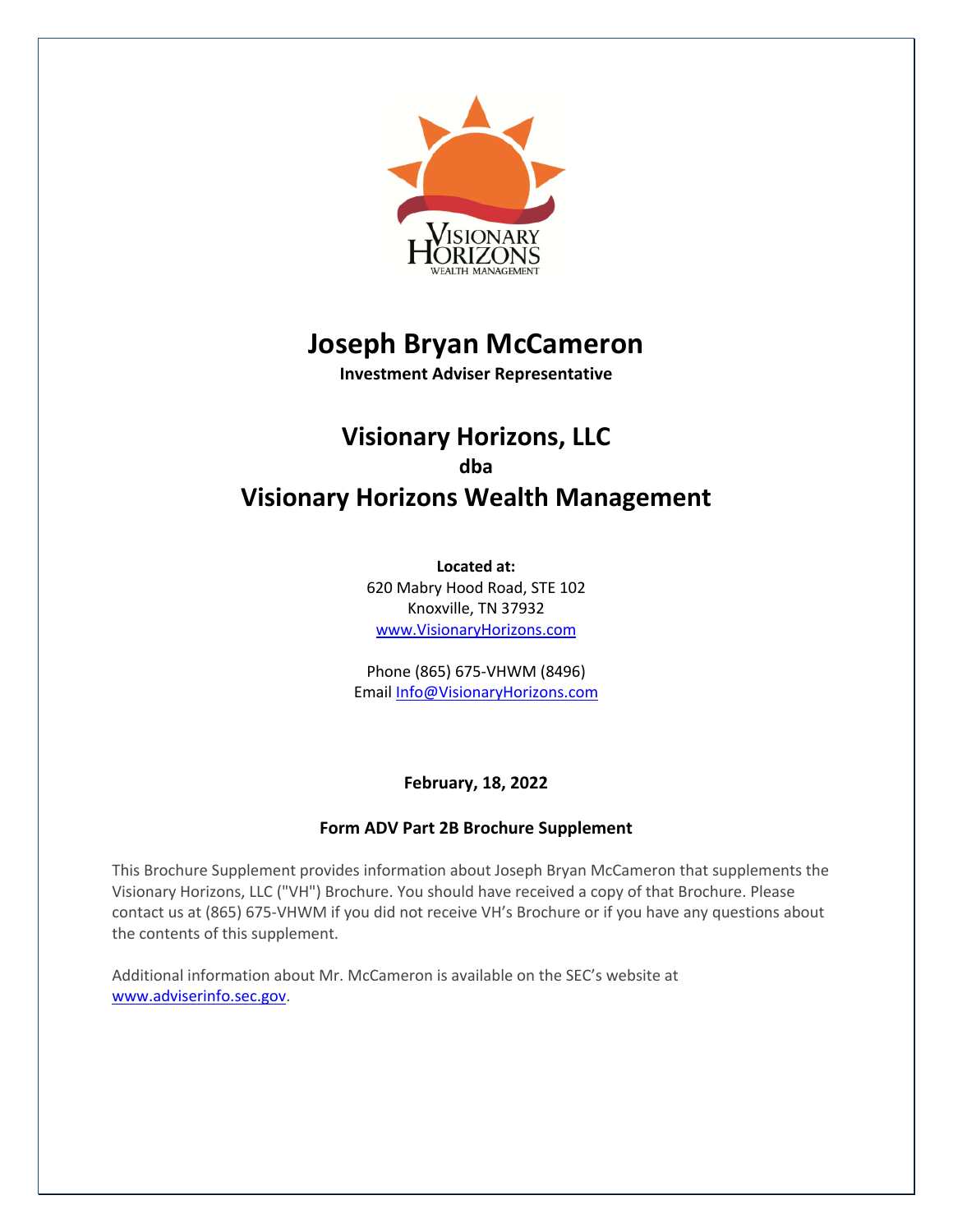Visionary Horizons, LLC Form ADV Part 2B Page 2

#### **Educational Background and Business Experience - Item 2**

**Joseph Bryan McCameron**

Born: 1957

**Education Background**

• General Studies, Ball State University 1980

#### **Employment History**

- Owner/Agent, Farmers Insurance Agency, 12/2021 to Present
- Investment Adviser Representative, Visionary Horizons, LLC, 03/2018 to Present
- Agent, WCH Casualty Insurance, 01/20014 to 12/2021
- Account Manager, Visionary Horizons, 04/2016 to 12/2016
- Registered Representative, Purshe Kaplan Sterling, 04/2016 to 12/2016

### **Disciplinary Information - Item 3**

Mr. McCameron has not been involved in any reportable disciplinary events.

#### **Other Business Activities - Item 4**

Mr. McCameron is also a licensed insurance agent and earns commissions for the sale of insurance products. The receipt of dual compensation creates a disclosable conflict of interest. The firm expects that clients to whom it offers advisory services may also be clients for whom Mr. McCameron acts as an insurance agent. Clients are instructed that the fees paid to the firm for advisory services are separate and distinct from the commissions earned for placing the client in insurance products. Clients to whom the firm offers advisory services are informed that they are under no obligation to use the firm's Associated Persons for insurance services and may use the insurance brokerage firm and agent of their choice.

#### **Additional Compensation – Item 5**

Apart from the receipt of compensation for the activities listed in Item 4 above, Mr. McCameron does not receive additional compensation or economic benefits from third party sources in connection to his advisory activities.